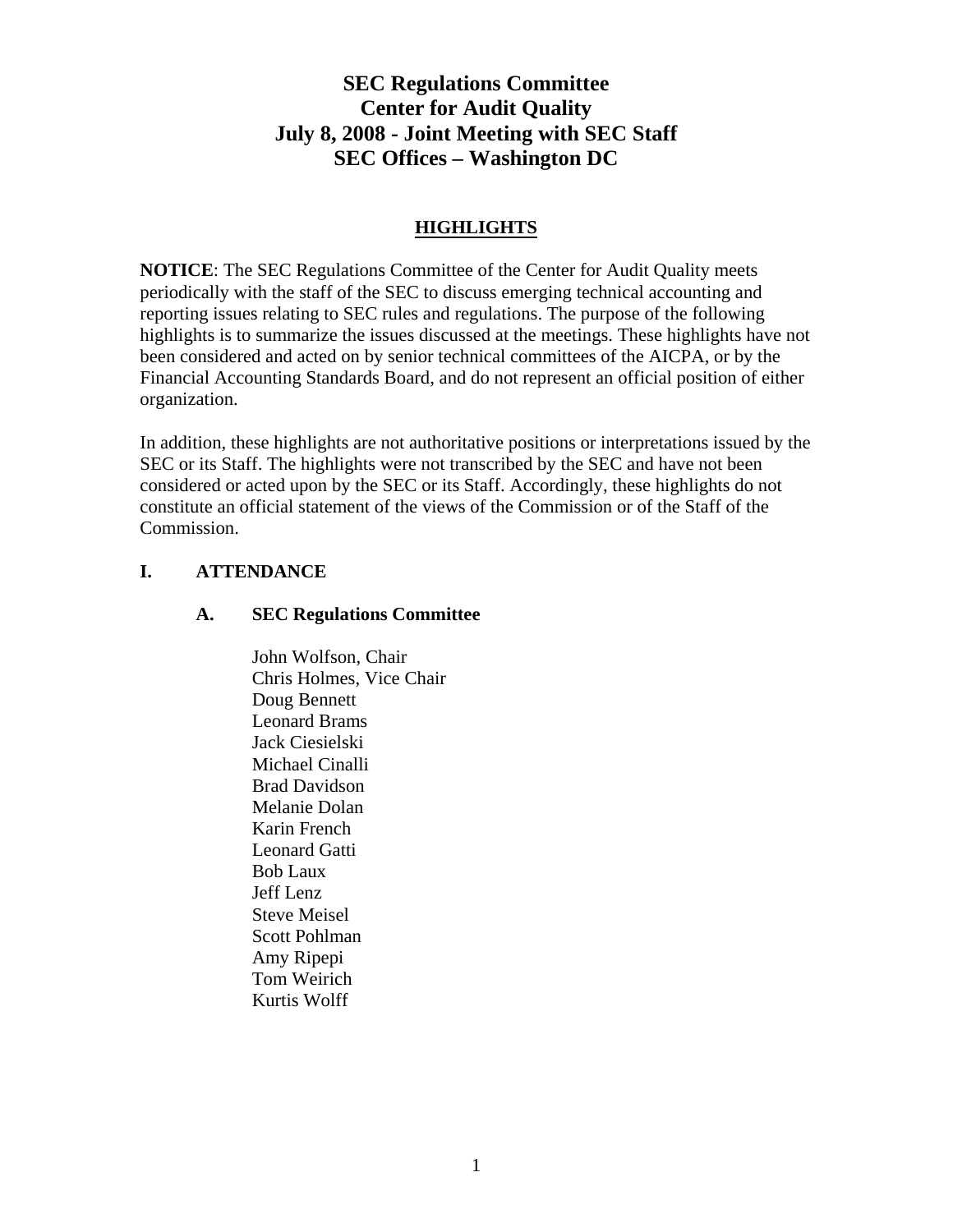## **B. Securities and Exchange Commission**

*Office of the Chief Accountant* 

Jim Kroeker, Deputy Chief Accountant

*Division of Corporation Finance* 

 Wayne Carnall, Chief Accountant Craig Olinger, Deputy Chief Accountant Louise Dorsey, Associate Chief Accountant Michael Fay, Associate Chief Accountant Stephanie Hunsaker, Associate Chief Accountant Todd Hardiman, Associate Chief Accountant Steven Jacobs, Associate Chief Accountant Joel Levine, Associate Chief Accountant Cheryl Linthicum, Academic Fellow Leslie Overton, Associate Chief Accountant Michael Stehlik, Staff Accountant

 *Division of Enforcement* 

Susan Markel, Chief Accountant

## **C. Center for Audit Quality**

Annette Schumacher Barr

## **D. Guests**

 Nedra Downing, D&T John May, PwC

## **II. Commission and Division Organizational and Staff Changes**

## **A. Office of the Chief Accountant (OCA) Update**

With great sadness, Mr. Kroeker announced the passing of Brett Williams who died at the age of 33 from heart failure. Brett was a Professional Accounting Fellow (PAF) in OCA assisting with CIFiR activities.

### **B. Division of Corporation Finance (Corp Fin) Update**

Mr. Carnall introduced Michael Fay as a new Associate Chief Accountant in the Division's Chief Accountant's Office. Michael will serve as liaison with the Telecommunications Group within the Division. He has been with the Commission for over 10 years and has been a branch chief since 2004. In addition to being a CPA, he is a member of the bar.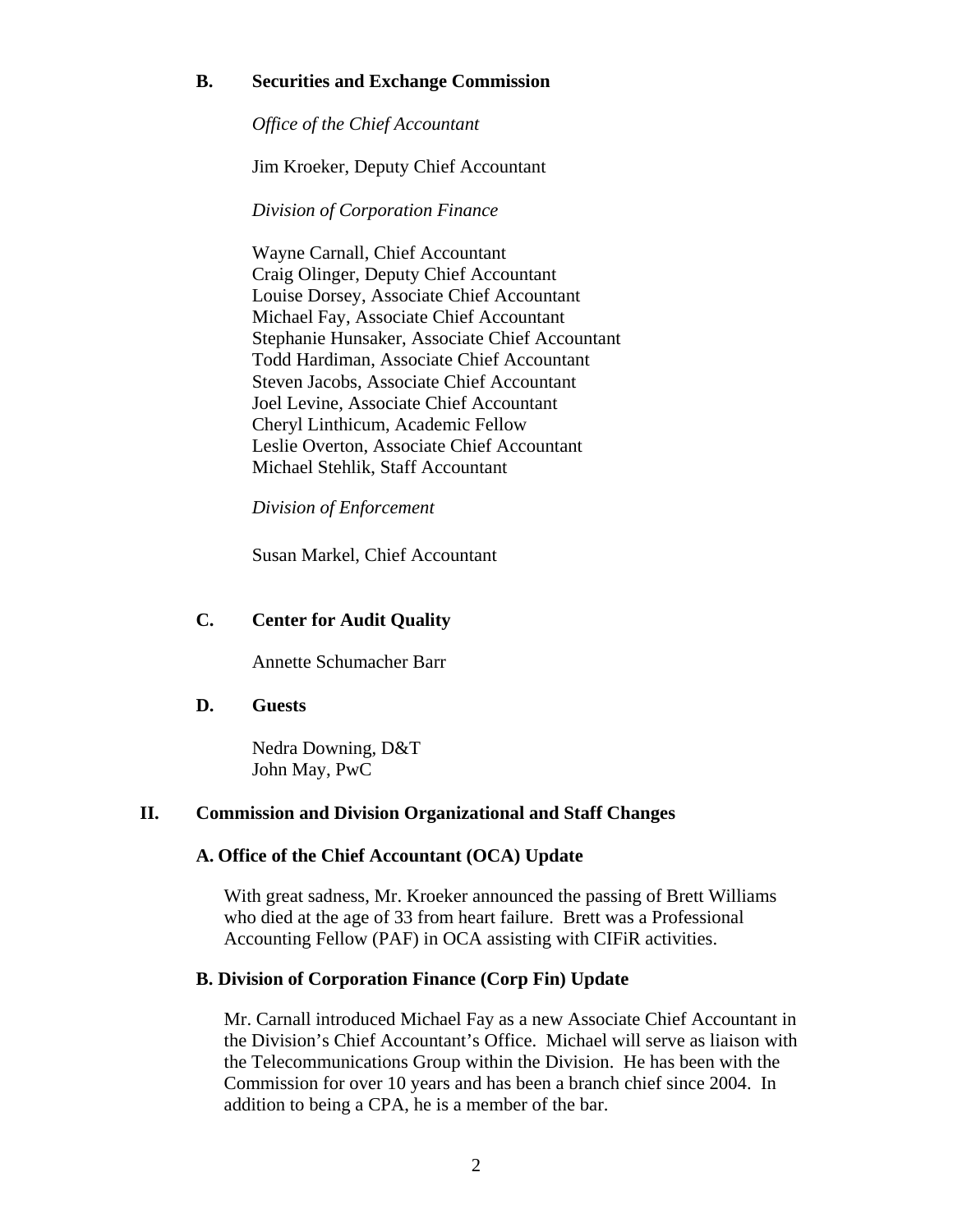### **C. Division of Enforcement**

Susan Markel noted that two Enforcement staff members have left the Commission and the staff is currently reviewing applicants to fill the vacancies. She added that Robert Bayless, long-time SEC staff member and former Chief Accountant of the Division of Corporation Finance, will be retiring in August. She noted that Mr. Bayless served the Commission and the public with hard work and dedication for many years.

## **III. Status Update of Projects/Issues**

## **A. Credit Market Issues/Fair Value Concerns**

## *SEC Roundtable on Fair Value Accounting and Auditing Standards.*

Wayne Carnall noted that the Commission will host a [roundtable](http://sec.gov/spotlight/fairvalue.htm) on July 9, 2008, to facilitate an open discussion of the benefits and potential challenges associated with existing fair value accounting and auditing standards. The archived video webcast of the roundtable can be found at **<http://www.connectlive.com/events/secroundtable070908/>**

## *First Quarter Filings – Staff Observations Regarding Valuations and Credit Environment***.**

The staff summarized the following observations regarding fair value disclosures in first quarter filings:

- In March, the Division of Corporation Finance sent a "Dear CFO[" letter](http://www.sec.gov/divisions/corpfin/guidance/fairvalueltr0308.htm) to certain public companies identifying a number of disclosure issues they may wish to consider in preparing Management's Discussion and Analysis (MD&A) for their upcoming quarterly reports on Form 10-Q. The staff reviewed 29 10-Qs of the issuers who received the letter directly. Of the 29 companies reviewed, all provided some information, but none of the 29 companies provided all the disclosures the staff suggested for consideration. In particular, the staff noted that none of the companies disclosed a range of estimates of a fair value or disclosure about any expected recovery in fair value during the expected holding period. Wayne Carnall observed that, although not required by U.S. GAAP, some of the suggested disclosures are required under IFRS 7**.**
- Companies generally did a good job of disclosing the effect of changes in their own credit risk on the fair value of structured notes, however, the staff expressed concern regarding the level of disclosure of the effect of changes in a company's own credit risk on the fair value of derivative liabilities.
- In their reviews of first quarter filings, the staff asked registrants for information on the valuation techniques and assumptions used in arriving at the fair value (including the impact of any related discount adjustments for the lack of liquidity) of auction rate securities.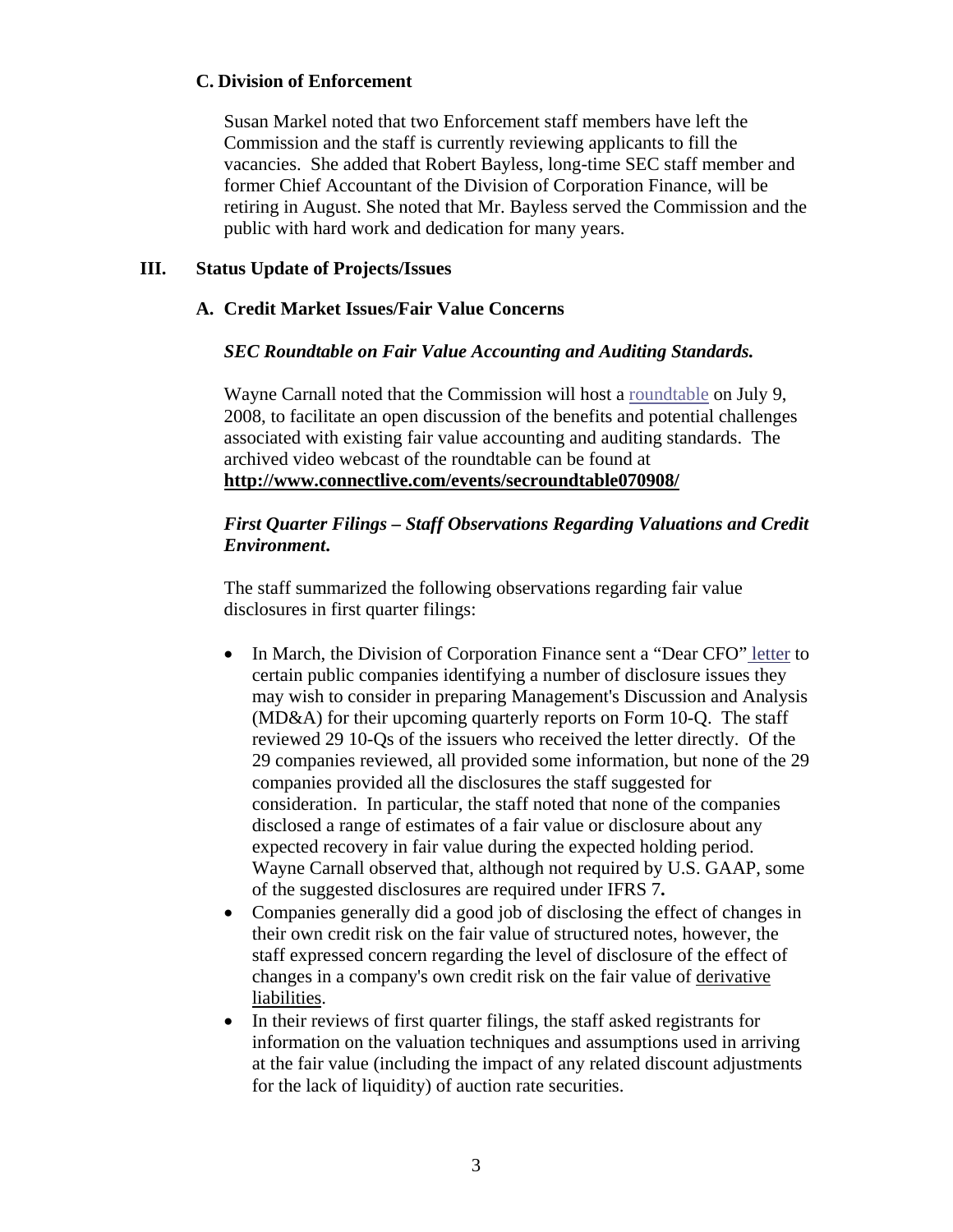- The staff indicated that they have noted situations in which registrants have disclosed the fact that fair values have declined but failed to quantify the decline or provide the assumptions that were used in measuring the decline. The staff encourages registrants to consider whether additional information would be useful to investors.
- In situations where registrants have determined fair values based on broker quotes (including non-binding broker quotes), the staff asked registrants for information on how they validated such quotes (e.g., how have they evaluated the models used by the brokers) and the quality of the data underlying non-binding quotes.
- Jim Kroeker observed that if the application of fair value accounting standards results in counter-intuitive results (e.g., recognizing income from writing down an issuer's liabilities due to deterioration in its credit quality), those results should be explained so investors are aware and understand the reasons.
- Wayne Carnall emphasized that companies have "the freedom and the responsibility to provide disclosure in MD&A to facilitate the transparency and understandability of the financial statements."
- Susan Markel stated that Enforcement would be "interested" in any lack of adequate disclosure in this area

## **B. Successor to the Staff Training Manual**

Mr. Carnall provided an update of the staff's efforts in updating the Staff Training Manual. The staff is committed to issuing a successor to the current document (under a new title) by the end of September. The document will be a comprehensive source of staff interpretations on financial reporting matters. The document will also include many staff positions contained in [discussion](http://thecaq.org/resources/secregs/final_discuss_docs.html)  [documents](http://thecaq.org/resources/secregs/final_discuss_docs.html) addressed in joint meetings of the SEC Regulations Committee and the staff. The goal of the staff is to make future updates to this document on a real-time basis.

[NOTE: Subsequent to the meeting, the Division of Corporation Finance Financial Reporting Manual was posted to the SEC website at <http://sec.gov/divisions/corpfin/cffinancialreportingmanual.shtml>.]

### **C. PCAOB's Forum on Auditing in the Small Business Environment**

Mr. Carnall noted that the SEC staff was invited to participate in the **[PCAOB's Forum on Auditing in the Small Business Environment.](http://pcaobus.org/About_the_PCAOB/Small_Business/Forum/index.aspx)** These presentations are geared toward registered accounting firms and public companies in the small business community. The SEC staff presentations, which focus on "common problems" facing the auditor of smaller companies, have been very well received. Wayne noted that the SEC staff's involvement in the Forum provides them with an invaluable opportunity to communicate with smaller auditing firms, which is very beneficial to the staff. After the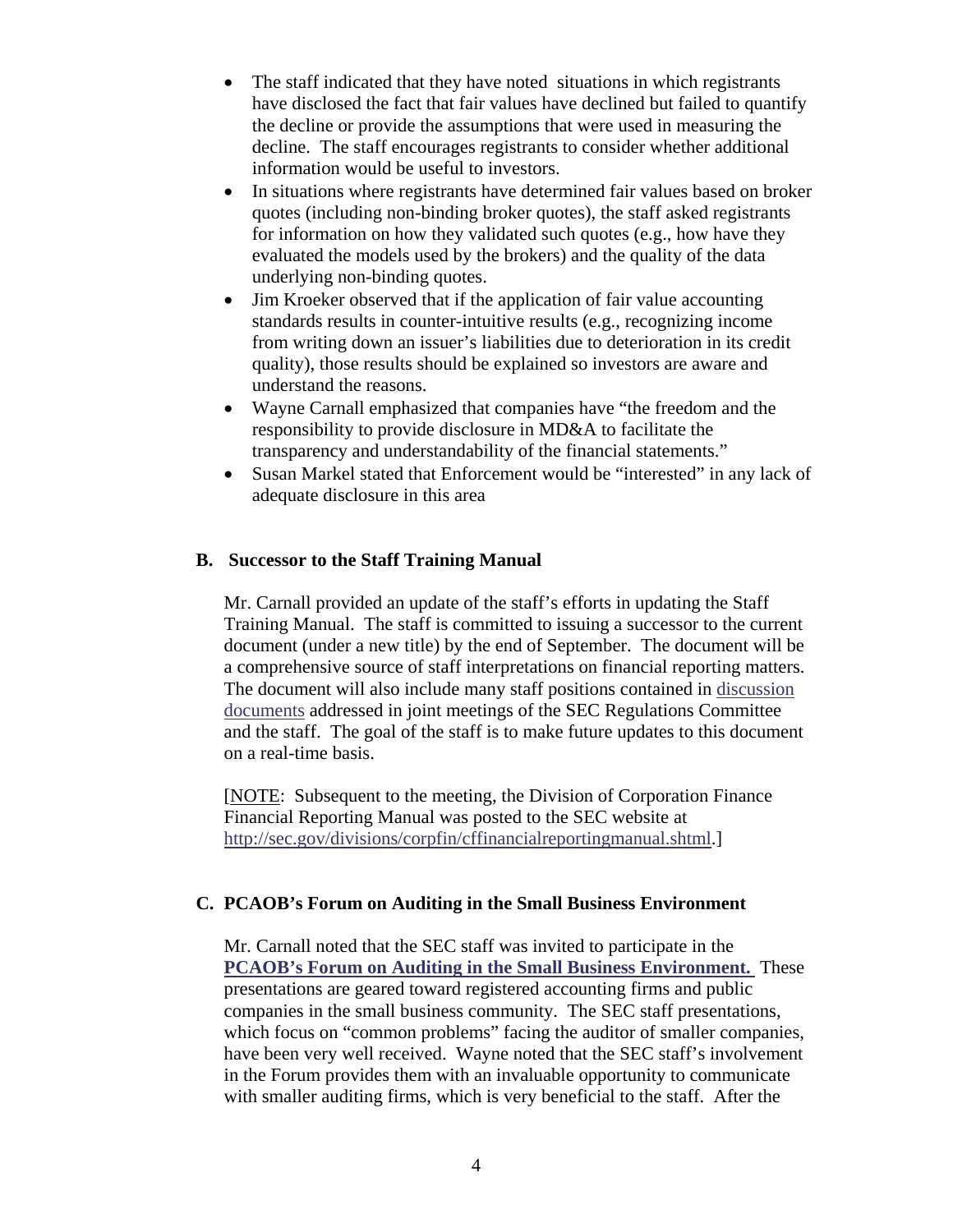Forum is complete, the staff plans to post the slide deck (along with detailed speaker notes) to the SEC website.

[NOTE: Subsequent to the meeting, the slides and detailed speaker notes from the staff presentations were posted to the SEC website at [http://www.sec.gov/news/speech/2008/spch111708wc-slides.pdf.](http://www.sec.gov/news/speech/2008/spch111708wc-slides.pdf)]

#### **D. Division of Corporation Finance New Electronic Mailbox**

The staff announced that the Division of Corporation Finance has established an electronic mailbox for the submission of pre-filing letters and other correspondence intended for the Division's Chief Accounting Office. Instructions for using the electronic mailbox will be posted to the SEC website (under the "Contact Us" section of the SEC homepage and "Information about the Division" on the Corp Fin homepage) in the near future. The address of the mailbox: [DCAOLetters@sec.gov](mailto:DCAOLetters@sec.gov)

#### **E. Consents of Experts**

The staff discussed the question of whether a reference to an expert (e.g., a valuation professional) in an SEC filing requires the expert to be specifically named and a consent be obtained. Mr. Carnall noted that this is a legal (versus accounting) issue and as such it will be addressed by the Office of Chief Counsel who expects to publish interpretive guidance later this year that will be posted to the SEC website.

[NOTE: Subsequent to the meeting, this question was addressed by the staff in an update to the Division's [Compliance and Disclosure Interpretations](http://www.sec.gov/divisions/corpfin/guidance/sasinterp.htm) ("C&DIs") - see Questions 141.01 and 141.02.]

### **F. Codification of SEC Independence Requirements**

Mr. Kroeker stated that the staff is working on a codification of the Commission's independence requirements.

#### **G. Oil and Gas Proposed Rulemaking**

On June 25 the Commission issued proposed rulemaking entitled *[Modernization of the Oil and Gas Reporting Requirements](http://sec.gov/rules/proposed/2008/33-8935.pdf).* Mr. Carnall encouraged those interested to respond to the request for comments, and the staff is looking forward to reviewing the responses. Comments are due September 8.

#### **H. Staff Guidance on Routine Pre-Clearance Issues**

Mr. Carnall noted that there are a number of pre-clearance issues that are routinely submitted to the Division of Corporation Finance. The staff hopes to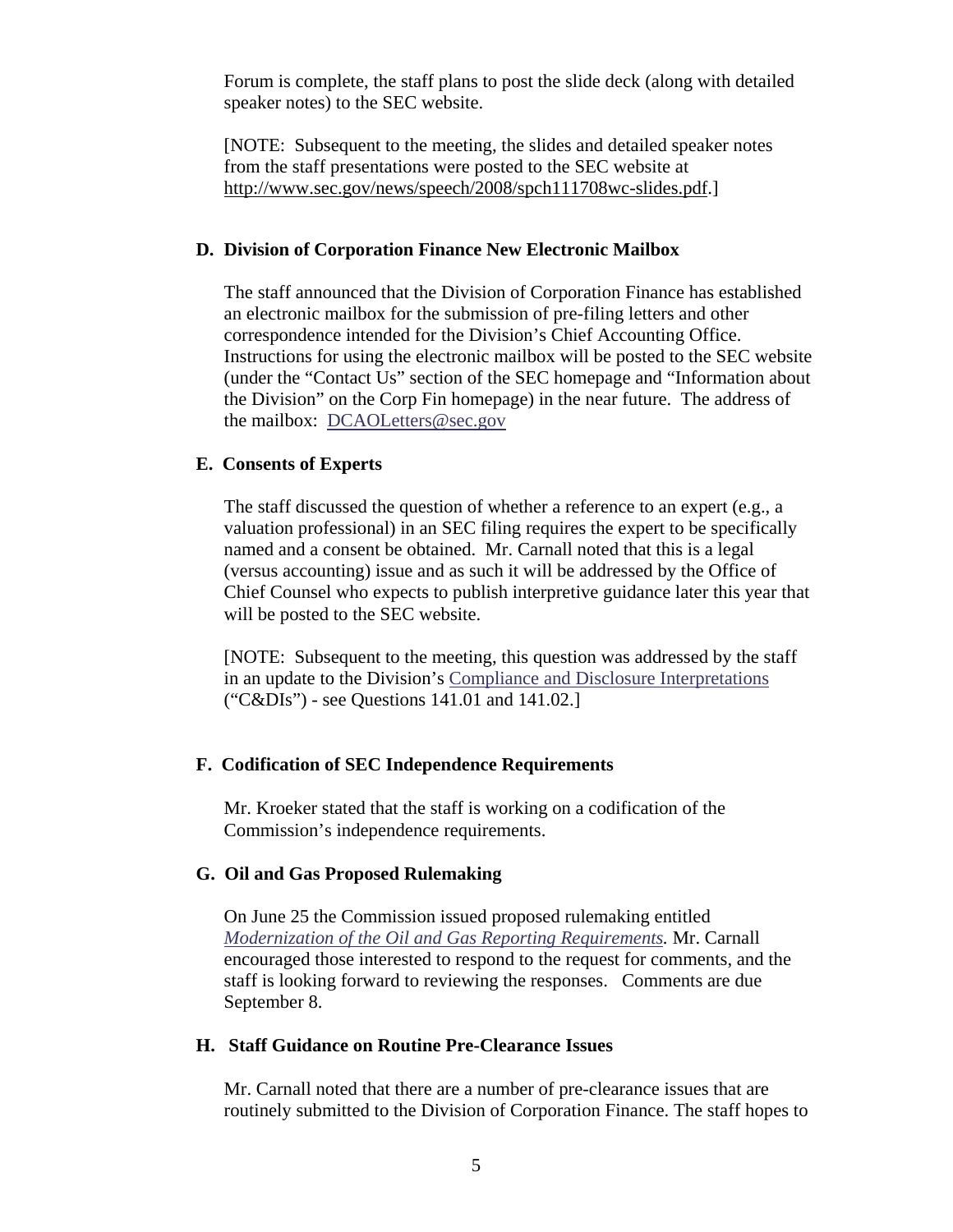issue guidance on these routine issues that will provide certain criteria that, if met, will allow registrants to proceed without submitting pre-clearance requests.

#### **I. Requirement for Updated Financial Statements for S-8 Filings**

The Committee asked the staff to clarify whether financial statements incorporated by reference in a new registration statement on Form S-8 need to be updated to reflect a material discontinued operation, change in reportable segments or accounting change that requires retrospective application. The staff is continuing to discuss this issue internally.

[NOTE: Subsequent to the meeting, the staff provided the following position with respect to this issue:

 The staff understands that there has been confusion regarding the need to provide restated financial statements in a Form S-8 for certain events occurring after the filing of a Form 10-K that result in differences between the financial presentation in the Form 10-K and subsequent Form 10-Qs that are incorporated by reference into the S-8. Item 11 of Form S-3 has two provisions – paragraph "a" that requires the registrant to describe all material changes in the registrant's affairs which have occurred since the end of the latest annual report. Paragraph "b" requires the company to file restated financial statements for certain events – such as when there is a change in accounting principle that requires material retroactive restatement. The staff has analogized the specifics points in Item 11(b) to other fact patterns that require retroactive application – such as disc ops, changes in segment presentations, etc. Form S-8 has the same concepts as Form S-3 regarding the need to describe material changes. However, it does not contain a similar requirement included in paragraph b of Item 11 Form S-3 regarding restated financial statements. It is the responsibility of the Company and their counsel to determine if there has been a material change that is required to be disclosed in a Form S-8. Likewise, it is the responsibility of the auditor to determine if they will issue a consent to the use of their report if there has been a change in the financial statements that is reflected in the 10-Q but the annual accounts have not been retroactively restated.]

### **J. Updating SAB Codification for FAS 141R/160**

Mr. Kroeker acknowledged that there are a number of areas in which published accounting and disclosure positions of the SEC or the staff might conflict with Statement 141R and Statement 160. The SEC staff is in the process of updating its codification of SEC Staff Accounting Bulletins by the adoption date of the new standards. Additionally, the staff indicated that they are working on a recommendation to the Commission for technical amendments to Regulations S-X and S-K. The Committee offered to share input regarding items that should be included in this update.